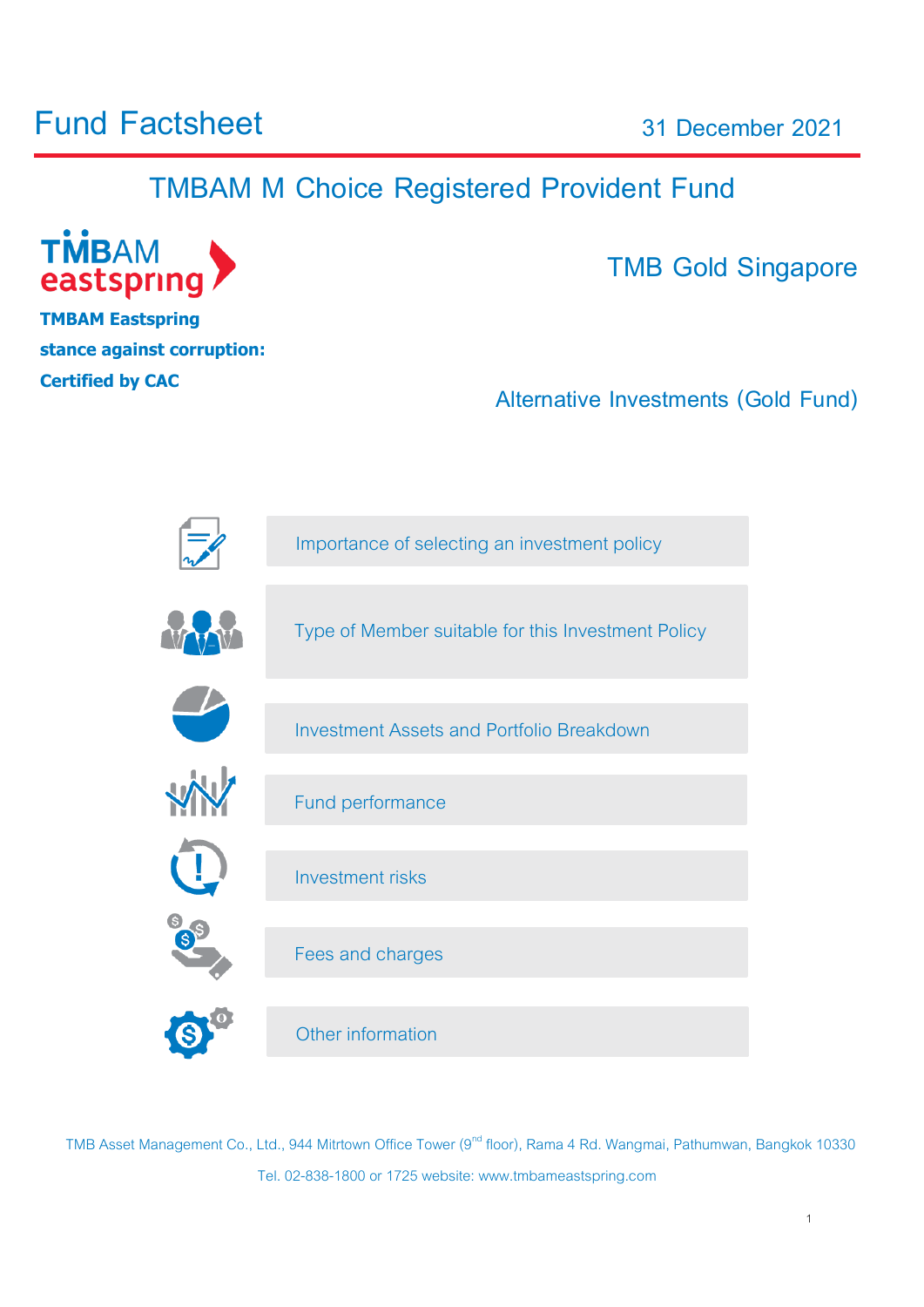## **1.**

#### Importance of selecting an investment policy

Since each provident fund member is unique and expectations for financial returns and acceptable risk levels are different, a member should be able to select investment policies that are most suitable, yet able to change them as necessary and as one ages in life. This will enable the member's savings in the provident fund to grow sufficiently to meet financial needs upon retirement. For example, a provident fund member who is young with a provident fund that has a longer period to invest, will be very resilient to price fluctuations the investments may have. Such member can choose investment policies that contain equities to generate prospects of long term returns higher than fixed income investments. On the other hand, a provident fund member nearing retirement do not have a comparably long period remaining to invest, hence principal protection is of primary importance. This member should instead choose policies centered on fixed income investments to mitigate the loss from price fluctuations and the risk of the provident fund balance being insufficient to support retirement.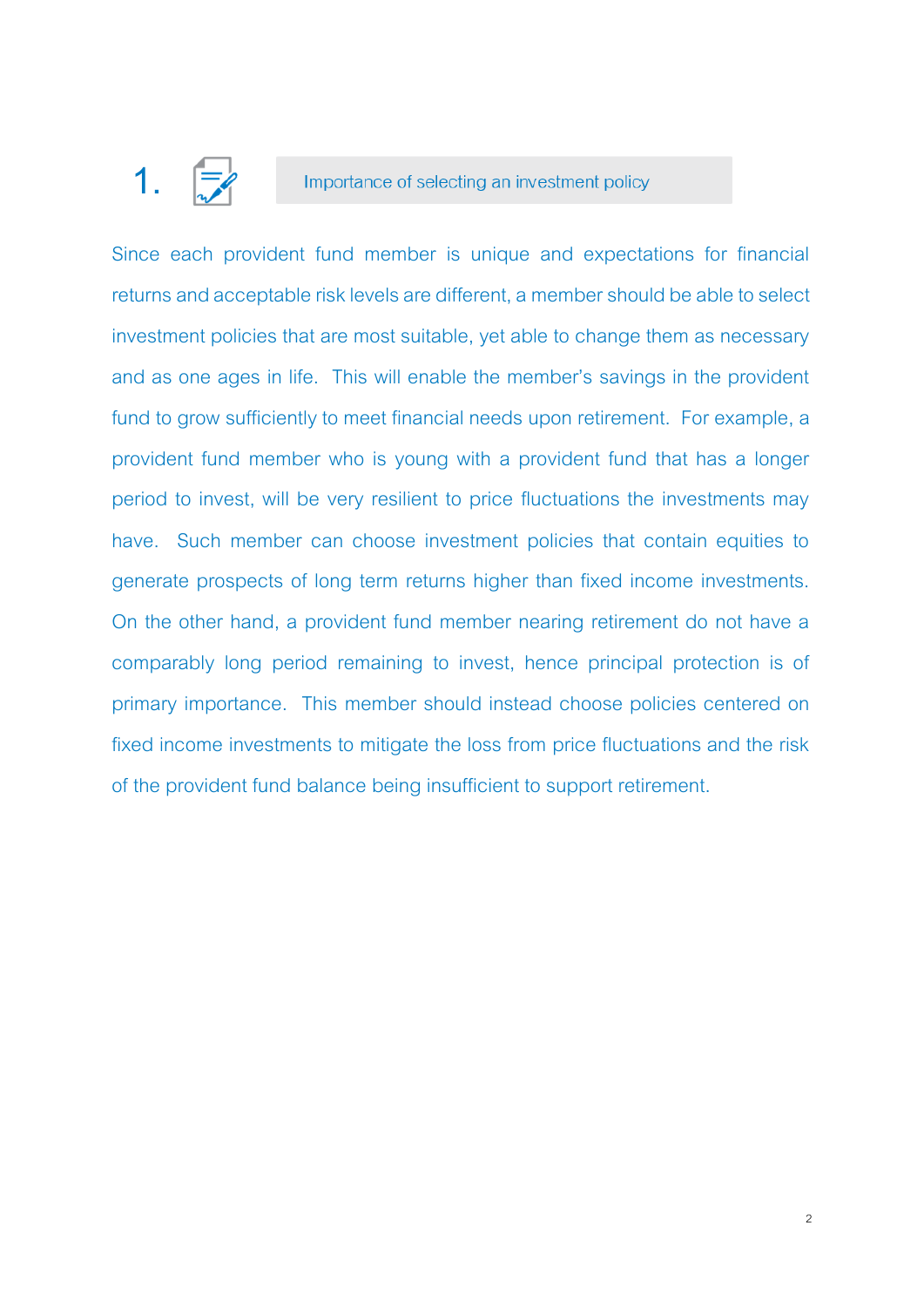

#### **Summary of assets invested by this policy**

This policy invests in master fund TMB Gold Singapore Fund which adopts a Passive Investment Strategy by holding units of the SPDR Gold Trust (a fund which invests in actual Gold Bullion) with an average weighting of at least 80% of fund NAV during the financial year. The aforementioned fund is established and

managed by World Gold Trust Services, LLC; the SPDR Gold Trust is listed on the main bourse in New York, Japan, Hong Kong, and Singapore. We trade the trust units on the Singapore exchange.

#### **Investment Objectives**

To achieve an investment return which is similar to the performance of the TMB Gold Singapore Fund.

#### **This policy is suitable for**

- $\blacksquare$  Members who can accept the asset's price volatility which may increase or decline lower than the original sum invested and result in a loss.
- **Members who want to diversify investment risk by investing abroad,** seeking to generate financial returns similar to an investment in gold.
- Members who can accept the volatility of gold and SPDR Gold Trust prices, which are invested by the fund, as well as foreign exchange risk for the portion which is not hedged against currency risk.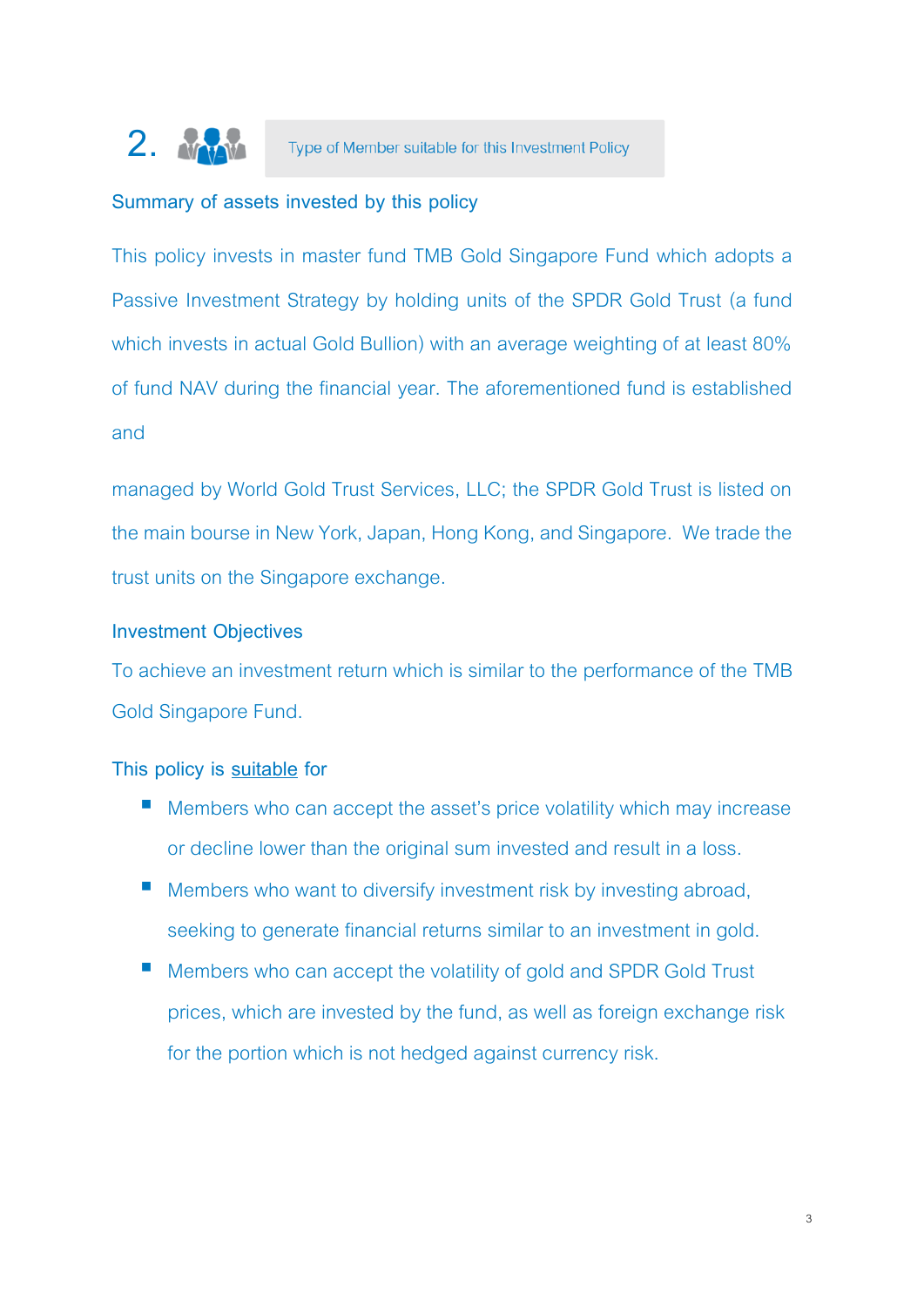**This policy is not suitable for**

- **Members who require stable financial returns and full principal** protection.
- Members who do not want to risk loss of principal from the investments.

**For More inquiries on Investment Policy Scope please contact :**

- **Provident Fund Committee**
- Search www.thaipvd.com
- **Investment Consulting Center Tel 1725**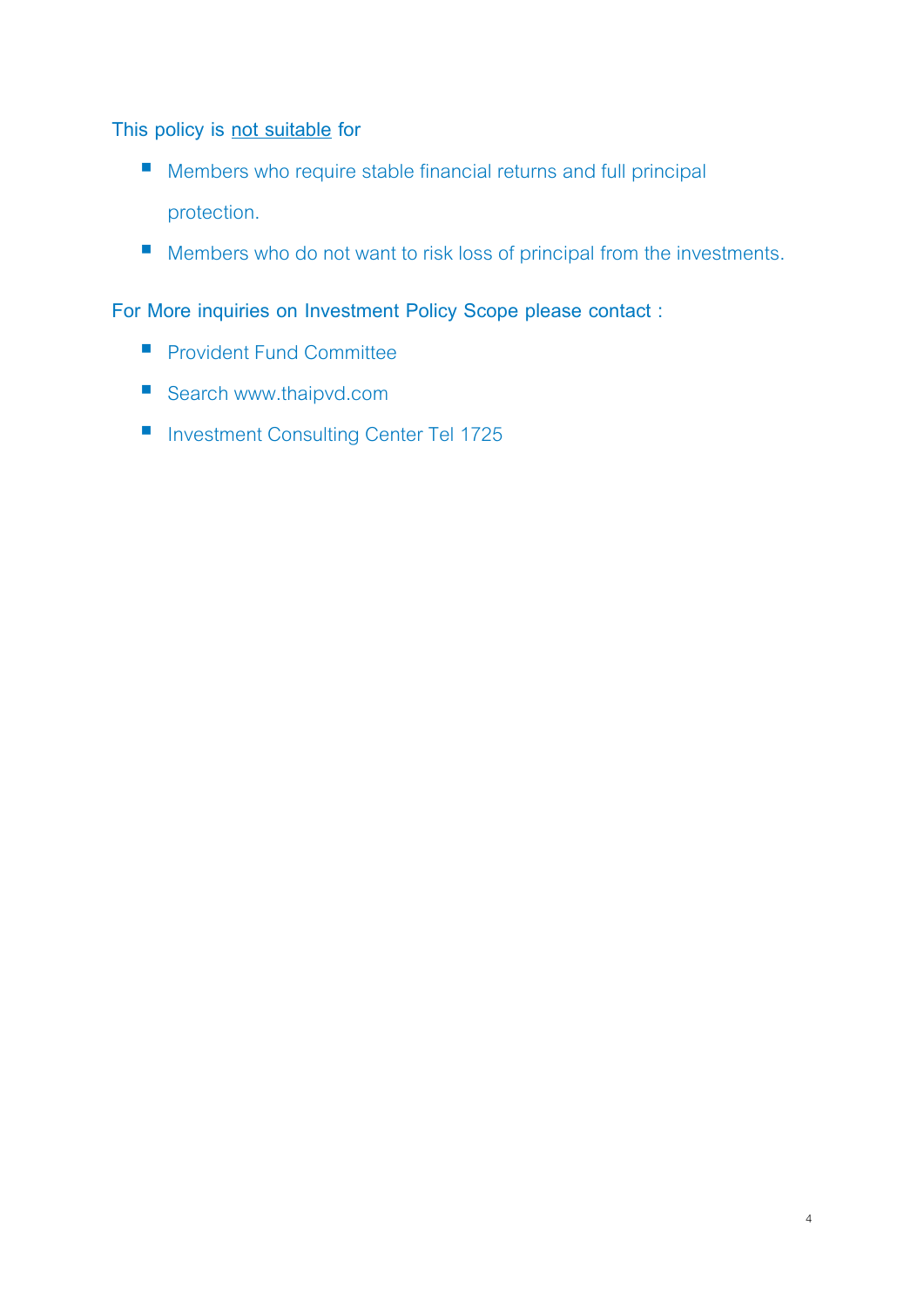

Data as of 31 December 2021

More information available at

https://www.tmbameastspring.com/THDocs/FS/I07\_03\_en.pdf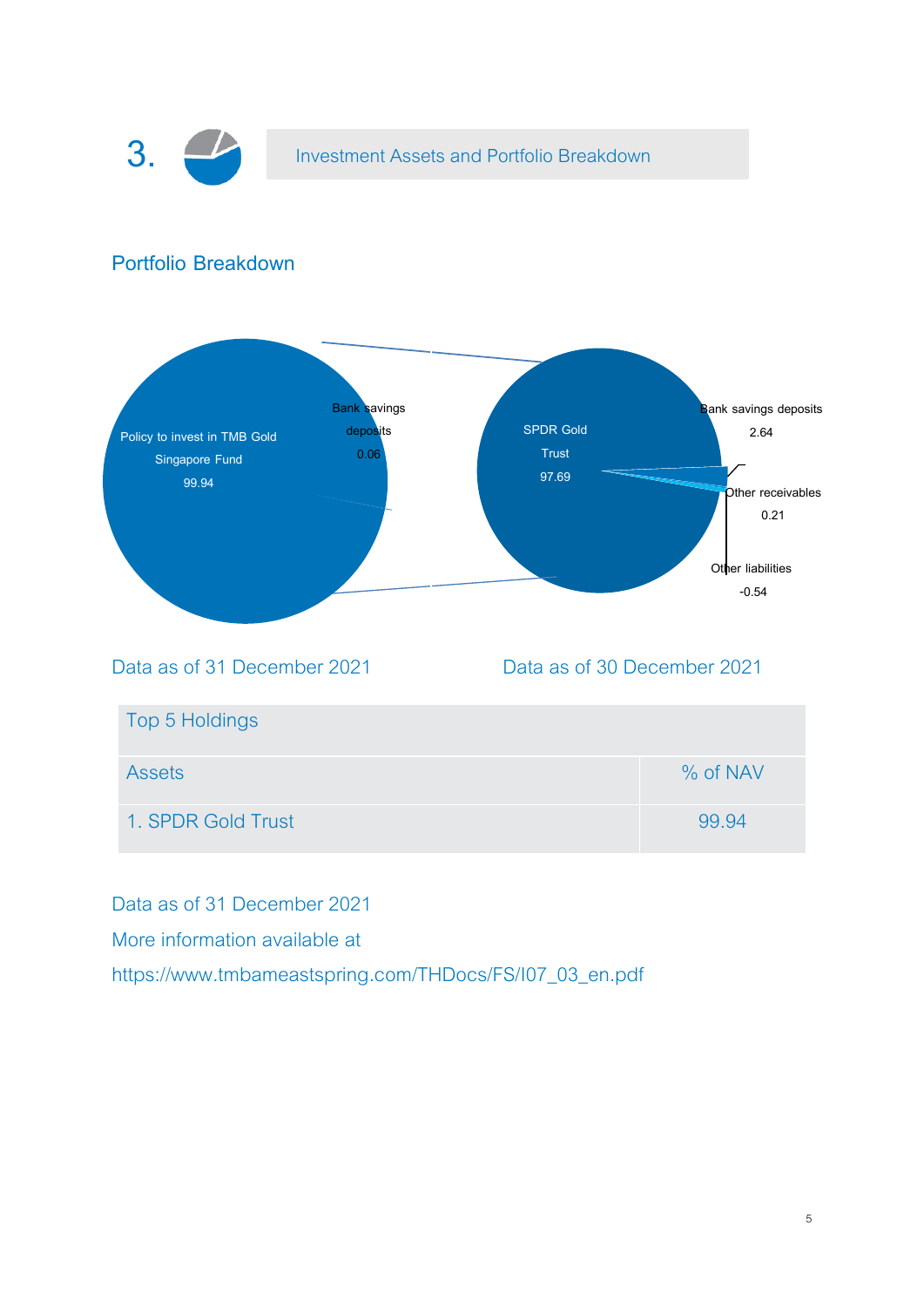

\* Note that past performance does not guarantee future performance \*



#### Note: Return is on a per annum basis (annualized)

- 1. Performance benchmark used to compare the fund managers' performance over the period measured consists of the USDdenominated LBMA Gold Price PM Index adjusted into Thai Baht as of date of performance measurement.
- 2. Standard Deviation (S.D.) 14.64% p.a.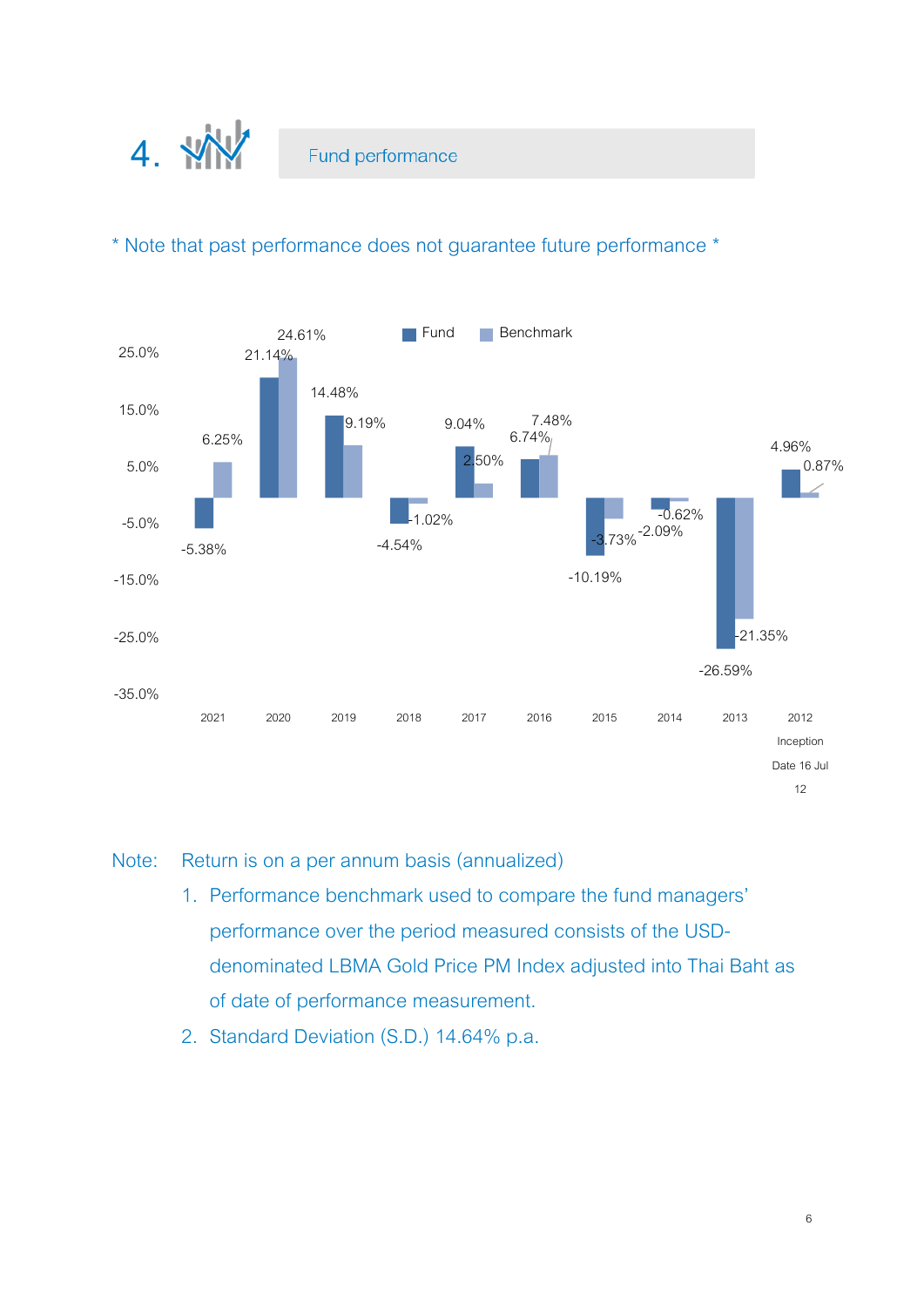# **5.**

### **Investment risks**

#### **Warnings & Recommendation**

The performance of this alternative investment policy contains short-term fluctuations, or can even incur a loss. However, the return over the long term can outpace inflation.



#### **market risk**

standard deviation : SD

| $< 5\%$                 | $5 - 10%$ | $10 - 15%$ | $15 - 25%$    | >25%             |
|-------------------------|-----------|------------|---------------|------------------|
| Low                     |           |            |               | High             |
| exchange rate risk      |           |            |               |                  |
| Fully/Almost full hedge | Partially |            | At discretion | No hedging       |
| <b>Low Risk</b>         |           |            |               | <b>High Risk</b> |

Currency Risk is the possibility that changes in exchange rate will affect the value of investment units. For example, if a mutual fund invests in securities denominated in US Dollar during Thai Baht depreciation and the units are subsequently sold when Thai Baht appreciates, the mutual fund will receive lower return in Thai Baht. On the other hand, if the same fund invests in securities denominated in US Dollar during Thai Baht appreciation and the units are subsequently sold when Thai Baht depreciates, the mutual fund will receive higher return in Thai Baht. Therefore, currency hedging techniques as follows are key tools to manage such risk.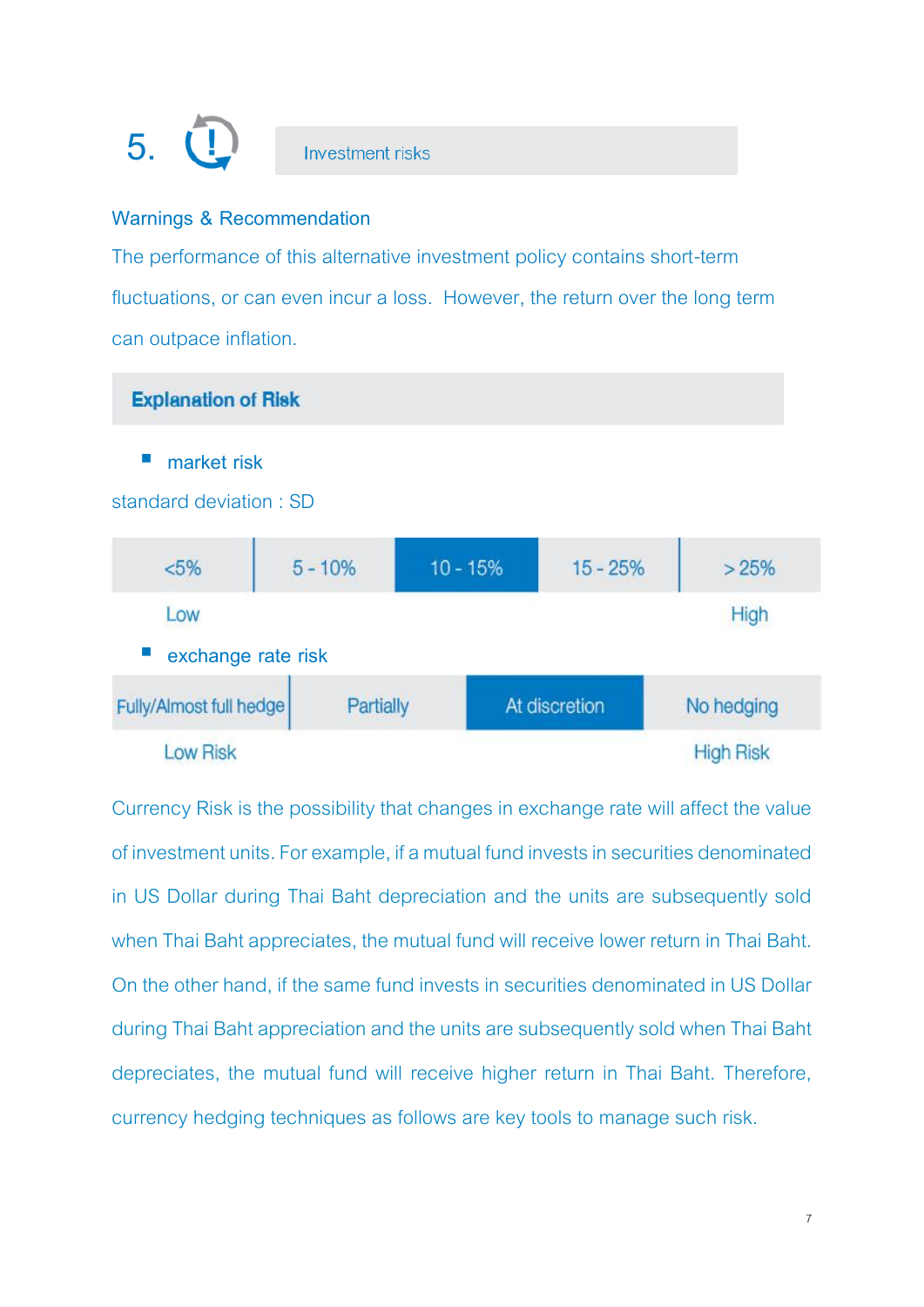Hedging at discretion of the fund manager: Investors may be exposed to currency risk because it is the discretion of the fund manager whether to use a currency hedging technique.



The Fund has net exposure to alternative investment assets such as gold etc., on average accounting for not less than 80% of its NAV in any accounting period.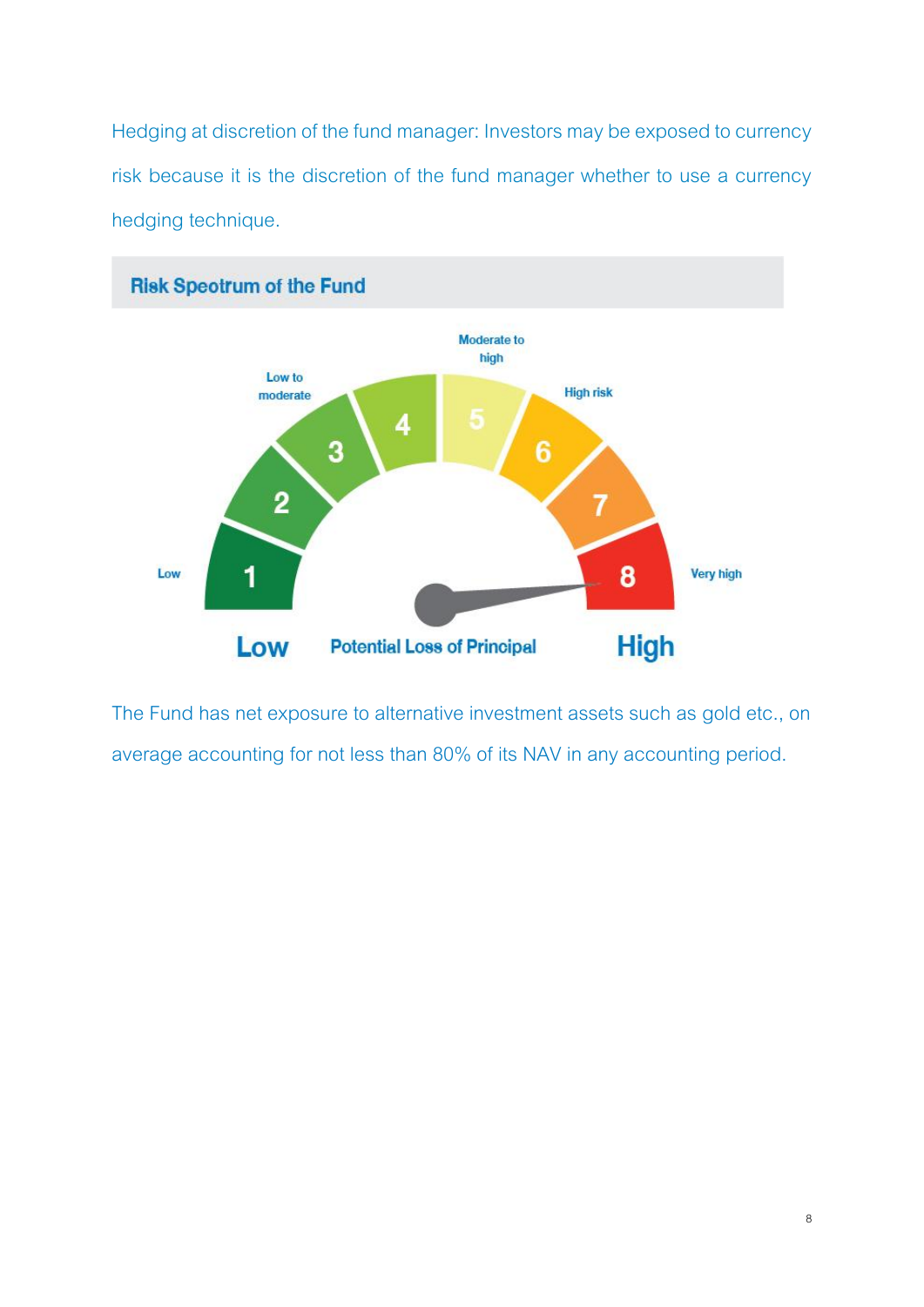

| Fees Charged to the Fund                        |                          |  |
|-------------------------------------------------|--------------------------|--|
| Data as of 31 December 2021                     |                          |  |
| Fees Charged to the Fund (Provident Fund Level) |                          |  |
| $%$ p.a. of NAV)                                | <b>None</b>              |  |
| Fund Management Fee (% p.a. of NAV)             |                          |  |
| Member Registrar Fee (% p.a. of NAV)            |                          |  |
| Total Expenses (% p.a. of NAV)                  |                          |  |
| Fees Charged to the Fund (Mutual Fund Level)    | $\nabla$ Yes $\nabla$ No |  |
| $%$ p.a. of NAV)                                |                          |  |
|                                                 | 1.3161% (MAX             |  |
| Total Expenses (% p.a. of NAV)                  | $1.9795\%$               |  |

| Fees Charged to the Fund by Each Employer |                         |
|-------------------------------------------|-------------------------|
| Auditor Fee (% p.a. of NAV)               | <b>Covered by TMBAM</b> |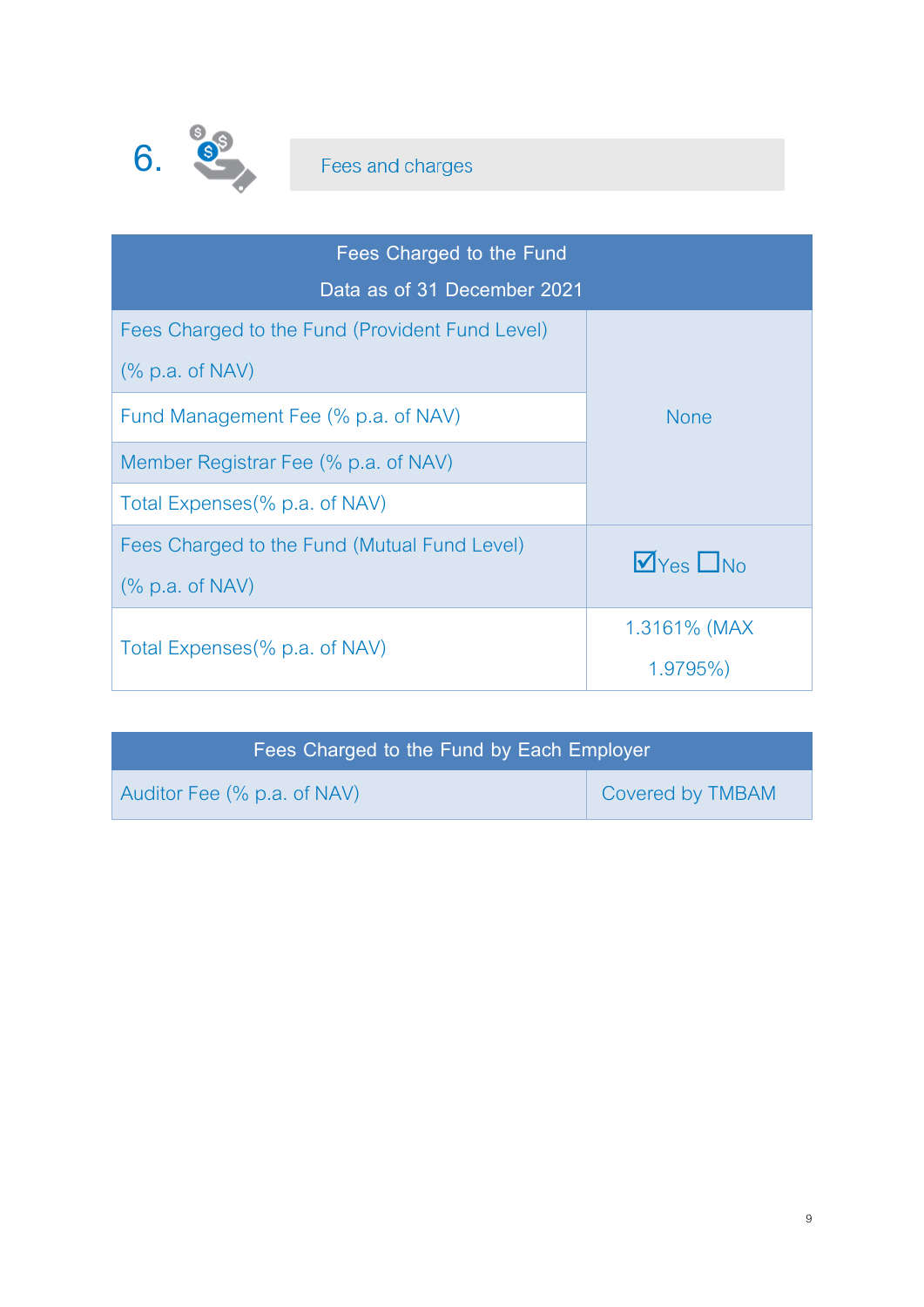| Fees Charged to Fund Members                     |                   |  |
|--------------------------------------------------|-------------------|--|
| Brokerage Fee for Purchasing Securities (% of    |                   |  |
| order amount) as charged to member placing the   | Not charged       |  |
| order (collected by fund)                        |                   |  |
| Brokerage Fee for Selling Securities (% of order |                   |  |
| amount) as charged to member placing the order   | Not charged       |  |
| (collected by fund)                              |                   |  |
| Fee for Statement of Provident Fund Account      | <b>None</b>       |  |
| Fee to Retain Balance in the Fund                | 500 Baht per year |  |
| Fee to Switch Investment Policy                  | <b>None</b>       |  |

Note : Fees shown above already include VAT, special business tax and other taxes (if any).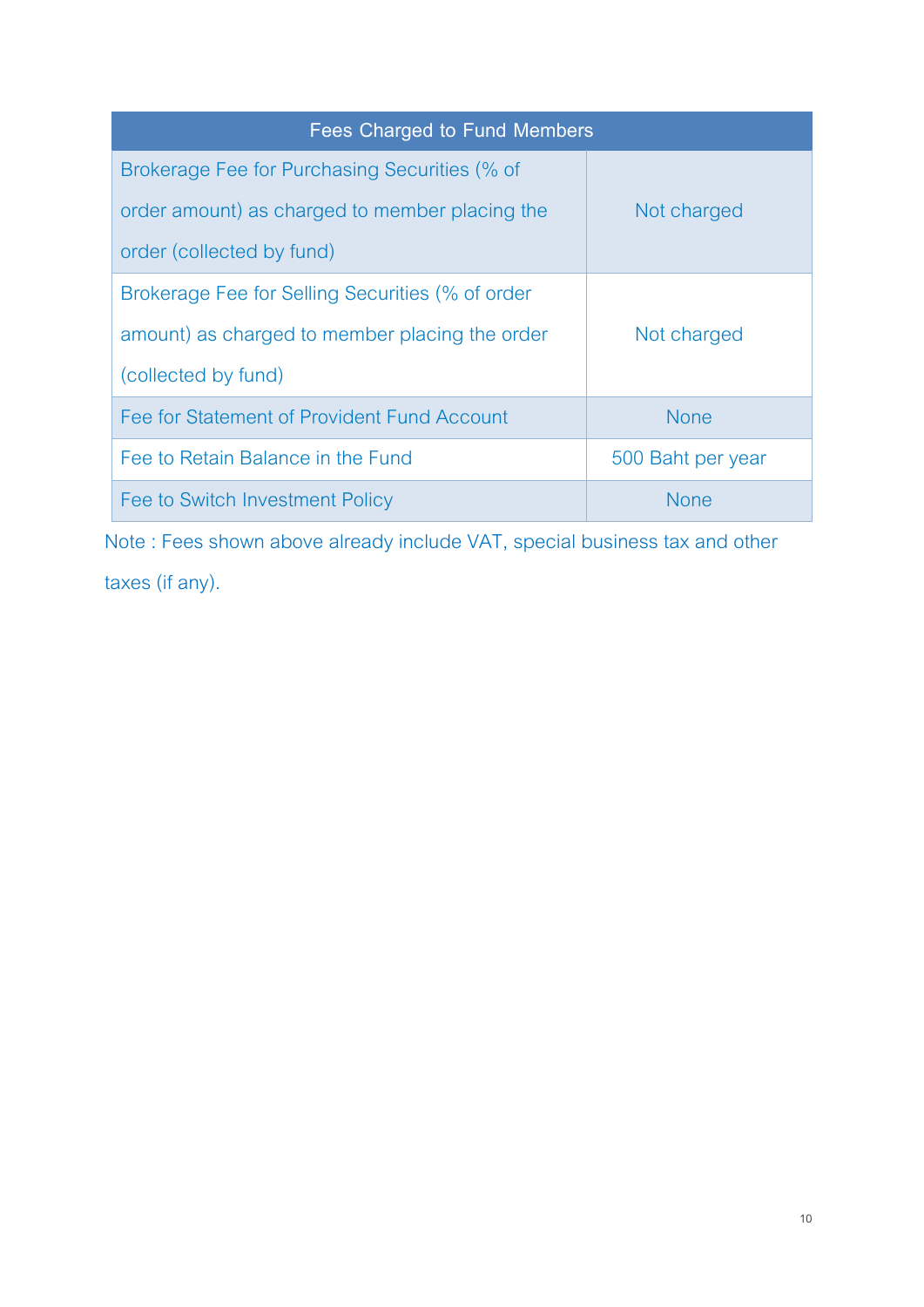

## Other information

| Contain us for advice on<br>selection/modification of<br>investment policy/plan | <b>Investment Consulting Tel. 1725</b><br>Mon - Fri from 8.30-17.00 hrs.<br>(except public holidays)<br>$\mathcal{L}_{\mathcal{A}}$<br><b>FundLink M</b><br>At www.tmbameastspring.com<br>E-mail: pvd@tmbameastspring.com |
|---------------------------------------------------------------------------------|---------------------------------------------------------------------------------------------------------------------------------------------------------------------------------------------------------------------------|
| Information on changing<br>investment policies                                  | * Features permitted depend on conditions<br>established by the Provident Fund Committee of<br>your employer                                                                                                              |
| Frequency of investment policy<br>changes permitted                             | FundLink M at www.tmbameastspring.com,<br>select menu for investment plans offered by your<br>employer                                                                                                                    |
| Day for investment policy<br>change                                             | Daily                                                                                                                                                                                                                     |
| Submission of investment<br>policy change                                       | For documents: received by 12.00 hrs.<br>щ<br>■<br>For Fundlink M: received by 13.30 hrs.                                                                                                                                 |
| Information about other<br>investment policies                                  | FundLink M at www.tmbameastspring.com,<br>select menu to view all policies                                                                                                                                                |
| View transaction history                                                        | FundLink M at www.tmbameastspring.com,<br>select menu to view transaction history (viewable<br>24 hrs. a day)                                                                                                             |